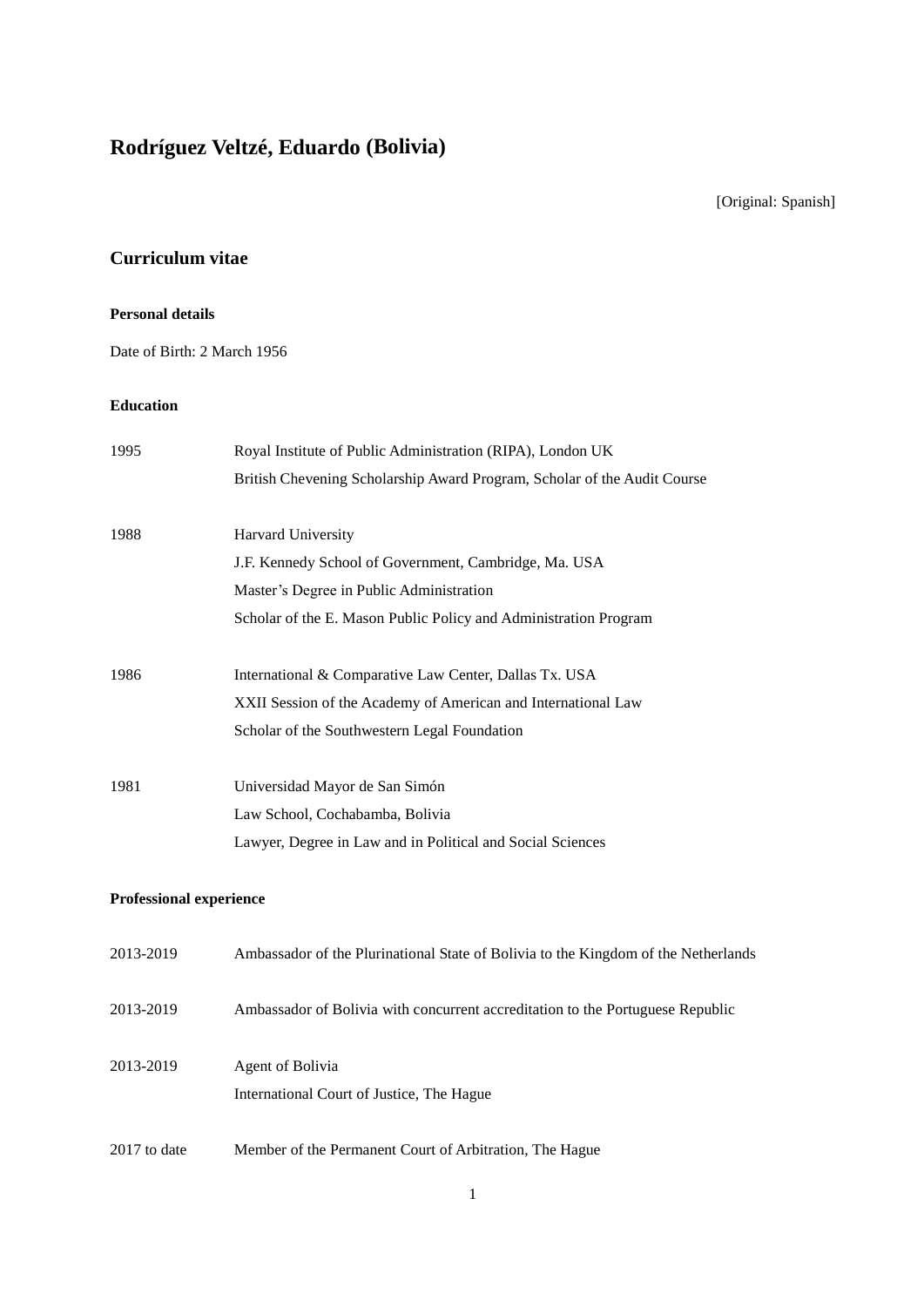| 2018-2021 | Member of the Advisory Committee on Nominations of Judges   |   |
|-----------|-------------------------------------------------------------|---|
|           | International Criminal Court, The Hague                     |   |
| 2009-2013 | Dean and Professor                                          |   |
|           | Faculty of Law and Political Science                        |   |
|           | Universidad Católica Boliviana "San Pablo", La Paz, Bolivia |   |
| 2011      | <b>Visiting Professor</b>                                   |   |
|           | Dartmouth College, Hanover, New Hampshire, USA              |   |
|           | Montgomery Fellows Program, Summer session                  |   |
| 2007-2008 | Researcher                                                  |   |
|           | Instituto de Derecho Público y Comparado                    |   |
|           | Universidad Carlos III, Madrid, Spain                       |   |
| 2005-2006 | President of the Republic of Bolivia                        |   |
|           | (Appointed by the National Congress)                        |   |
| 2004-2006 | President                                                   | 2 |
|           | Supreme Court of Justice                                    |   |
|           | President                                                   |   |
|           | Judicial Council                                            |   |
| 1999      | Judge of the Supreme Court of Justice                       |   |
|           | (Appointed by the National Congress)                        |   |
| 1998-1999 | <b>General Counsel</b>                                      |   |
|           | General Comptroller's Office of the Republic                |   |
| 1993-1998 | Legal Services Deputy Comptroller                           |   |
|           | Responsible for the Comptroller's Office Legal Department   |   |
| 1993      | <b>General Counsel</b>                                      |   |
|           | Ministry of Foreign Affairs and Worship                     |   |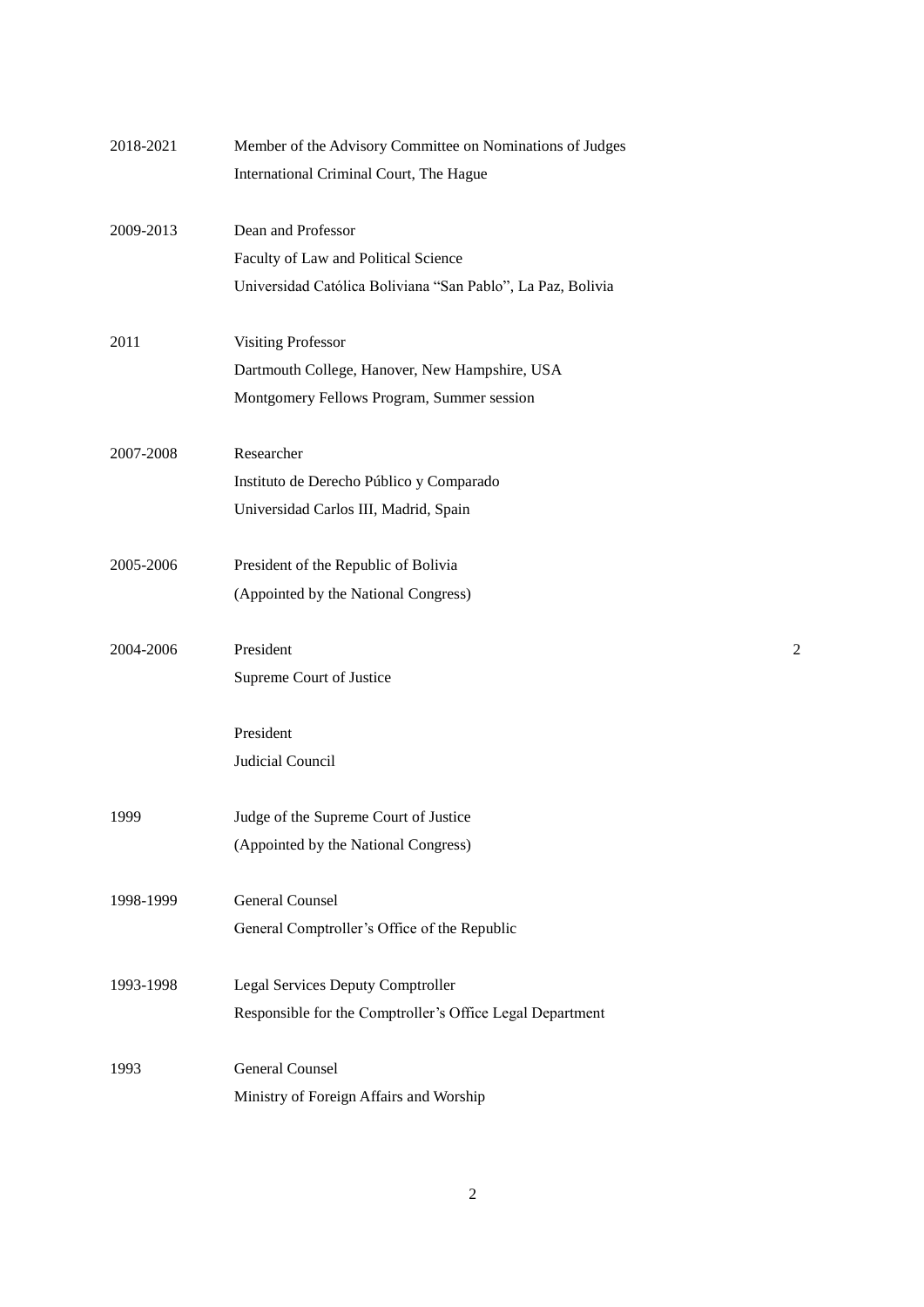1989-1992 Resident Coordinator United Nations Latin American Institute for the Prevention of Crime and the Treatment of Offenders (ILANUD)

1982-1989 Private Legal Practice

#### **Publications**

- Columna quincenal "Paralaje", periódico La Razón, La Paz, Bolivia, 2012-2013

Derechos Fundamentales –Fundamentales, un mapa de navegación. Coordinación c. F. Rojas Facultad de Derecho y Ciencias Políticas. Universidad Católica Boliviana San Pablo, La Paz 2012

- Constitución Política del Estado Plurinacional de Bolivia, anotada, concordada y comentada, Coordinador c F. Rojas Tudela. Publicación digital del Centro de Estudios Constitucionales, UCB, La Paz, 2011
- La Enseñanza del Derecho y el Pluralismo Jurídico. En 11 Tesis sobre Pluralismo, Publicación del Centro de Estudios Constitucionales, UCB, La Paz, 2011
- Justice to Change. In: "ReVista", Harvard Review of Latin America. A publication of Harvard University D. Rockefeller Center for Latin American Studies. Cambridge Ma. US, 2011.
- Ley de Deslinde Jurisdiccional Derechos Individuales vs. Derechos Colectivos, En: Los Derechos Individuales y Derechos Colectivos en la Construcción del Pluralismo Jurídico en América Latina. Konrad Adenauer Stiftung, Programa Regional de Participación Política Indígena, La Paz, 2011
- Pensar en este tiempo: Pluralismo Jurídico. Academic research coordinator. Universidad Católica Boliviana, La Paz, 2010
- El efecto centrífugo de la Constitución Política Boliviana, con F. Rojas en: "Bolivia: en la senda de la Ley Marco de Autonomías y Descentralización, Evaluación, análisis crítico y perspectivas futuras". KAS, La Paz, 2010
- Criminalización y Derecho a la Protesta en Bolivia, con F. Rojas en: "Derecho Penal y libertad de Expresión en América Latina". Facultad de Derecho y CELE, Universidad de Palermo, Buenos Aires, Argentina, 2010.
- Órgano Judicial y Tribunal Constitucional Plurinacional en "Miradas a la Constitución Política del Estado". Vicepresidencia del Estado Plurinacional de Bolivia, La Paz, 2010.
- El Órgano Judicial en la Nueva Constitución en: "Reflexión Crítica a la Nueva Constitución Política del Estado". KAS Bolivia, La Paz, 2009.
- Derechos Humanos en Bolivia. Apuntes y aproximación de sus alcances. Documento y presentación para el debate. ILDIS, La Paz, 2008
- The Development of Constituent Power in Bolivia, In: "Unresolved Tensions, Bolivia, Past and Present". University of Pittsburgh Press, USA, 2008.
- Jurisprudencia y actividad judicial en la Corte Suprema de Justicia y el Consejo de la Judicatura de Bolivia. Imprenta Judicial, Sucre, 1999-2006.